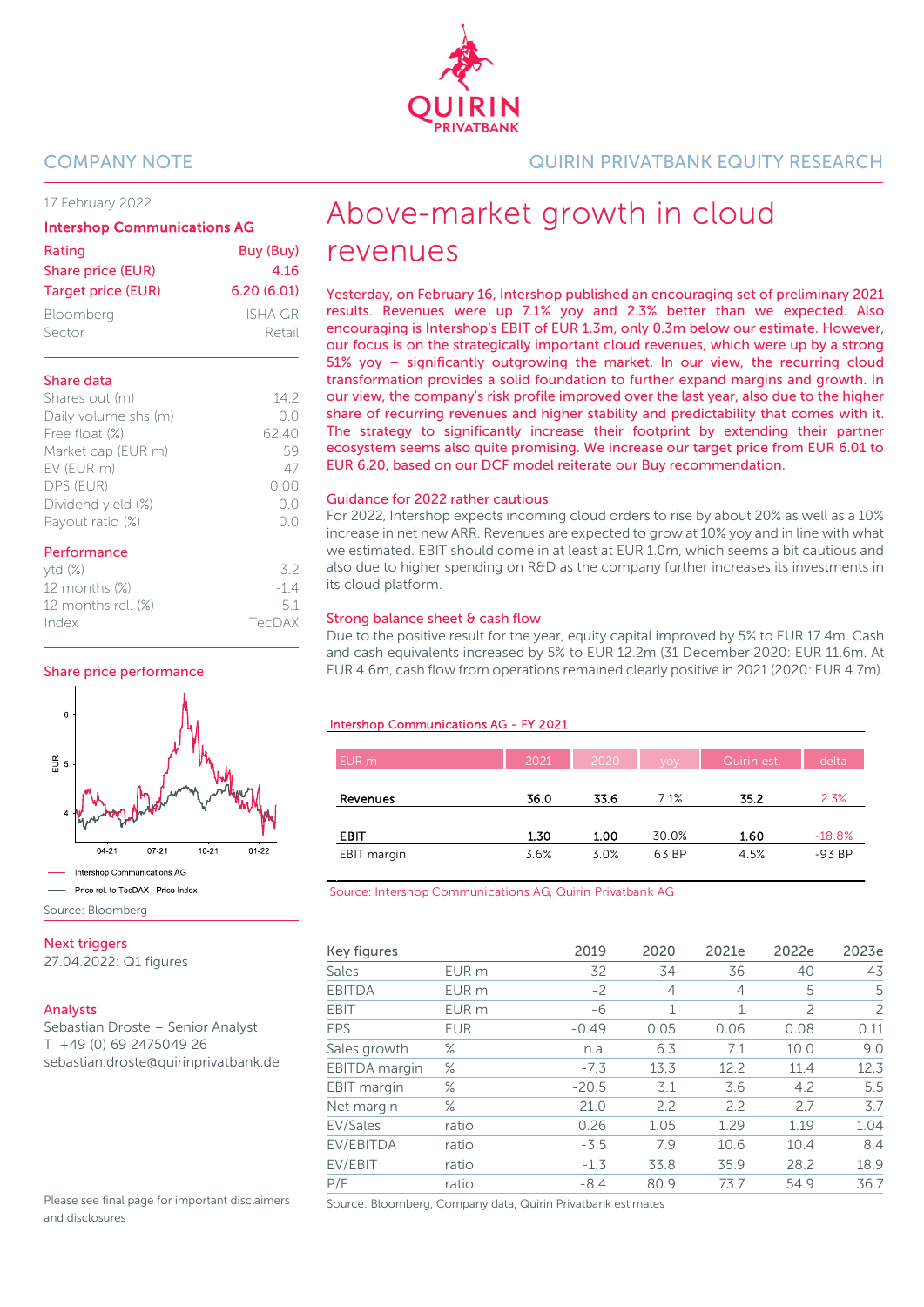# DCF Valuation

We have derived our target price for Intershop from our DCF model. With a WACC of 6.83% (resulting from a risk-free rate of 2%, market premium of 5% and a beta of 1.0), a midterm revenue CAGR 2021-2024 of 9.2% fading to a perpetual growth rate of 1.5% and a sustainable long-term EBIT margin of 13% our DCF model derives a fair value of EUR 6.20 per share. Hence, we reiterate our Buy recommendation.

| DCF MOdel for interstiop Communications AG |        |        |        |        |                           |        |        |        |                                                       |        |           |
|--------------------------------------------|--------|--------|--------|--------|---------------------------|--------|--------|--------|-------------------------------------------------------|--------|-----------|
| $EUR$ m)                                   |        |        |        |        |                           |        |        |        | 2021e 2022e 2023e 2024e 2025e 2026e 2027e 2028e 2029e | 2030e  | <b>TV</b> |
|                                            |        |        |        |        |                           |        |        |        |                                                       |        |           |
| <b>Sales</b>                               | 36.0   | 39.6   | 43.2   | 46.8   | 50.1                      | 53.2   | 55.9   | 58.3   | 60.3                                                  | 61.7   |           |
| growth yo y                                | 7.1%   | 10.0%  | 9.0%   | 8.5%   | 7.0%                      | 6.1%   | 5.2%   | 4.3%   | 3.4%                                                  | 2.5%   |           |
| <b>EBIT</b>                                | 1.3    | 1.7    | 2.4    | 3.0    | 3.9                       | 4.7    | 5.5    | 6.4    | 7.2                                                   | 8.0    |           |
| EBIT margin                                | 3.6%   | 4.2%   | 5.5%   | 6.5%   | 7.8%                      | 8.8%   | 9.9%   | 10.9%  | 12.0%                                                 | 13.0%  |           |
| <b>Taxes</b>                               | $-0.3$ | $-0.4$ | $-0.6$ | $-0.9$ | $-1.2$                    | $-1.4$ | $-1.7$ | $-1.9$ | $-2.2$                                                | $-2.4$ |           |
| <b>Tax</b> rate                            | 25%    | 25%    | 25%    | 30%    | 30%                       | 30%    | 30%    | 30%    | 30%                                                   | 30%    |           |
| Depreciation                               | 3.1    | 2.9    | 2.9    | 2.9    | 3.0                       | 3.4    | 3.8    | 4.0    | 4.2                                                   | 4.3    |           |
| % of sales                                 | 8.6%   | 7.2%   | 6.8%   | 6.2%   | 6.0%                      | 6.5%   | 6.7%   | 6.9%   | 6.9%                                                  | 7.0%   |           |
| Capex                                      | $-2.9$ | $-3.2$ | $-3.0$ | $-3.3$ | $-3.5$                    | $-3.7$ | $-3.9$ | $-4.1$ | $-4.2$                                                | $-4.3$ |           |
| % of sales                                 | 8.0%   | 8.0%   | 7.0%   | 7.0%   | 7.0%                      | 7.0%   | 7.0%   | 7.0%   | 7.0%                                                  | 7.0%   |           |
| $\Delta$ NWC                               | $-0.1$ | $-0.1$ | $-0.1$ | $-0.1$ | $-0.1$                    | $-0.1$ | $-0.1$ | $-0.1$ | $-0.1$                                                | $-0.1$ |           |
| % of sales                                 | 0.2%   | 0.2%   | 0.2%   | 0.2%   | 0.2%                      | 0.2%   | 0.2%   | 0.2%   | 0.2%                                                  | 0.2%   |           |
| <b>FCF</b>                                 | 1.1    | 0.9    | 1.6    | 1.6    | 2.1                       | 2.9    | 3.6    | 4.3    | 4.9                                                   | 5.5    | 106.1     |
| growth yo y                                | n.m.   | n.m.   | n.m.   | 2.1%   | 29.8%                     | 37.1%  | 24.0%  | 18.0%  | 14.5%                                                 | 12.4%  | 1.5%      |
| <b>PV FCF</b>                              | 1.1    | 0.8    | 1.4    | 1.4    | 1.7                       | 2.1    | 2.5    | 2.7    | 2.9                                                   | 3.1    | 59.1      |
|                                            |        |        |        |        |                           |        |        |        |                                                       |        |           |
| Enterprise value                           |        | 79     |        |        | <b>PV Forecast Period</b> |        | 20     |        | <b>Risk free rate</b>                                 |        | 2.00%     |
| - Net Debt / Net Cash                      |        | $-9.3$ |        |        | <b>PV Terminal Value</b>  |        | 59     |        | Cost of debt                                          |        | 3.00%     |
| - Pension Provisions                       |        | 0      |        |        |                           |        |        |        | <b>Market Premium</b>                                 |        | 5.00%     |
|                                            |        |        |        |        |                           |        |        |        |                                                       |        |           |
| <b>Equity value</b>                        |        | 88     |        |        |                           |        |        |        | <b>Equity ratio</b>                                   |        | 100%      |
| Number of shares                           |        | 14.2   |        |        |                           |        |        |        | Company beta                                          |        | 1.0       |
| Value per share $(\epsilon)$               |        | 6.20   |        |        |                           |        |        |        | <b>WACC</b>                                           |        | 6.83%     |

### DCF Model for Intershop Communications AG

Source: Quirin Privatbank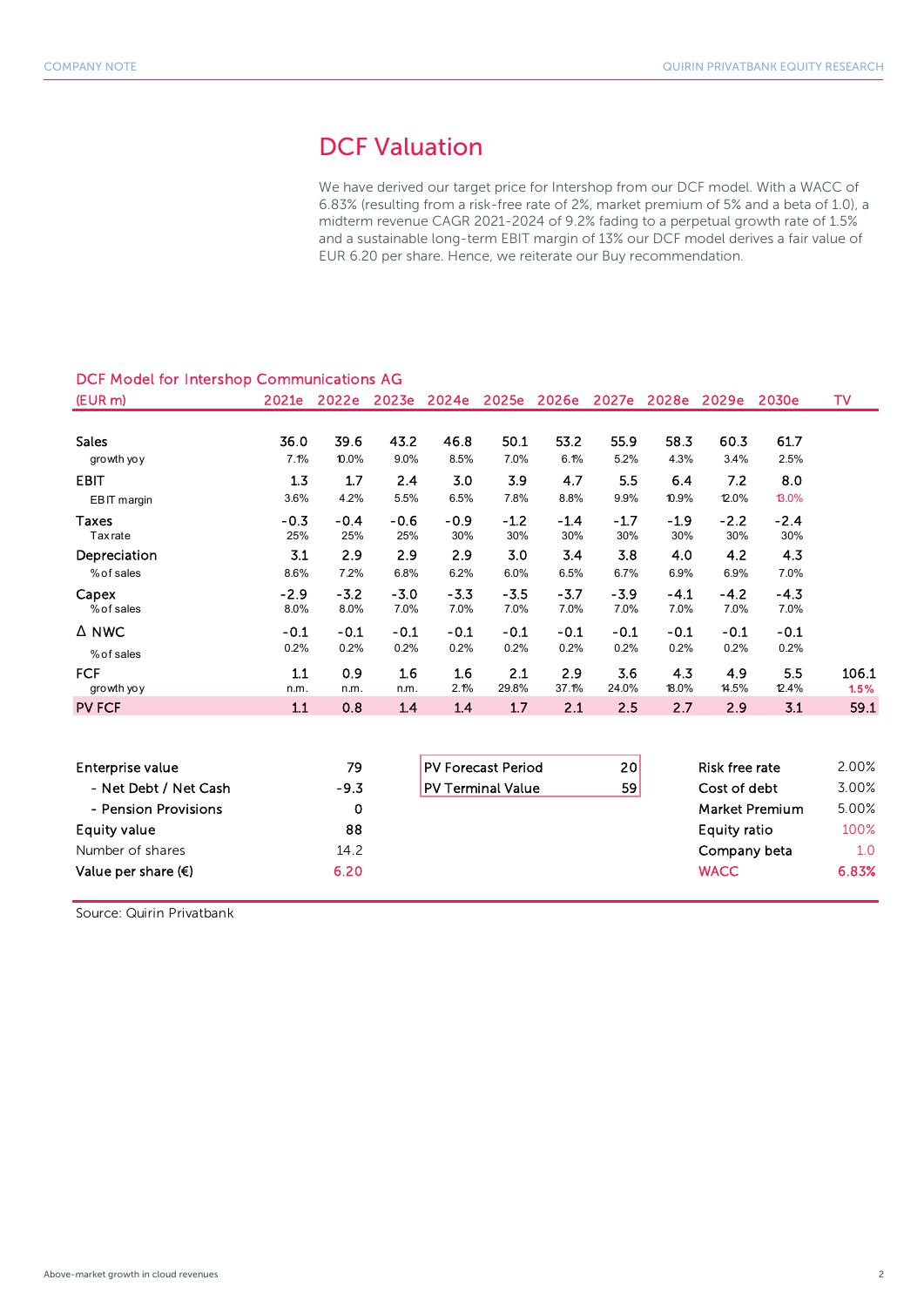#### Profit & loss statement

| Profit & loss statement (EUR m)                   | 2019     | <b>YOY</b> | 2020    | YOY       | 2021e   | <b>YOY</b> | 2022e   | <b>YOY</b> | 2023e   | <b>YOY</b> |
|---------------------------------------------------|----------|------------|---------|-----------|---------|------------|---------|------------|---------|------------|
| Sales                                             | 31.6     | n.a.       | 33.6    | 6.3%      | 36.0    | 7.1%       | 39.6    | 10.0%      | 43.2    | 9.0%       |
| Cost of sales                                     | $-20.6$  |            | $-17.9$ |           | $-19.2$ |            | $-21.1$ |            | $-23.0$ |            |
| Gross profit                                      | 11.1     |            | 15.7    |           | 16.8    |            | 18.5    |            | 20.1    |            |
| Selling expenses                                  | $-8.8$   |            | $-7.7$  |           | $-8.1$  |            | $-8.7$  |            | $-9.3$  |            |
| General administrative expenses                   | $-3.4$   |            | $-3.1$  |           | $-3.3$  |            | $-3.7$  |            | $-4.0$  |            |
| Research and development costs                    | $-4.6$   |            | $-3.8$  |           | $-4.0$  |            | $-4.5$  |            | $-4.9$  |            |
| Other operating income                            | 0.3      |            | 0.5     |           | 0.5     |            | 0.6     |            | 1.0     |            |
| Other operating expenses                          | $-1.1$   |            | $-0.5$  |           | $-0.5$  |            | $-0.6$  |            | $-0.6$  |            |
| <b>EBITDA</b>                                     | $-2.3$   | n.a.       | 4.5     | $-292.3%$ | 4.4     | $-2.0%$    | 4.5     | 3.4%       | 5.3     | 17.4 %     |
| EBITDA margin (%)                                 | $-7.35$  |            | 13.30   |           | 12.16   |            | 11.43   |            | 12.31   |            |
| EBIT                                              | $-6.5$   | n.a.       | 1.0     | $-116.1%$ | 1.3     | 24.1%      | 1.7     | 28.3%      | 2.4     | 42.7%      |
| EBIT margin (%)                                   | $-20.46$ |            | 3.11    |           | 3.60    |            | 4.20    |            | 5.50    |            |
| Net interest                                      | $-0.2$   |            | $-0.1$  |           | $-0.2$  |            | $-0.2$  |            | $-0.2$  |            |
| Net financial result                              | $-0.2$   |            | $-0.1$  |           | $-0.2$  |            | $-0.2$  |            | $-0.2$  |            |
| Exceptional items                                 | 0.0      |            | 0.0     |           | 0.0     |            | 0.0     |            | 0.0     |            |
| Pretax profit                                     | $-6.6$   | n.a.       | 0.9     | $-113.6%$ | 1.1     | 18.4%      | 1.4     | 34.4 %     | 2.1     | 49.5%      |
| Pretax margin (%)                                 | $-20.97$ |            | 2.68    |           | 2.97    |            | 3.62    |            | 4.97    |            |
| Taxes                                             | $-0.1$   |            | $-0.1$  |           | $-0.3$  |            | $-0.4$  |            | $-0.5$  |            |
| Tax rate (%)                                      | $-2.17$  |            | 12.08   |           | 25.00   |            | 25.00   |            | 25.00   |            |
| Earnings after taxes                              | $-6.8$   |            | 0.8     |           | 0.8     |            | 1.1     |            | 1.6     |            |
| Group attributable income                         | $-6.6$   | n.a.       | 0.7     | $-111.0%$ | 0.8     | 9.7%       | 1.1     | 34.4 %     | 1.6     | 49.5%      |
| No. of shares (m)                                 | 13.4     |            | 14.2    |           | 14.2    |            | 14.2    |            | 14.2    |            |
| Earnings per share (EUR)                          | $-0.49$  | n.a.       | 0.05    | $-110.4%$ | 0.06    | 9.7%       | 0.08    | 34.4 %     | 0.11    | 49.5%      |
| Source: Company data, Quirin Privatbank estimates |          |            |         |           |         |            |         |            |         |            |

npany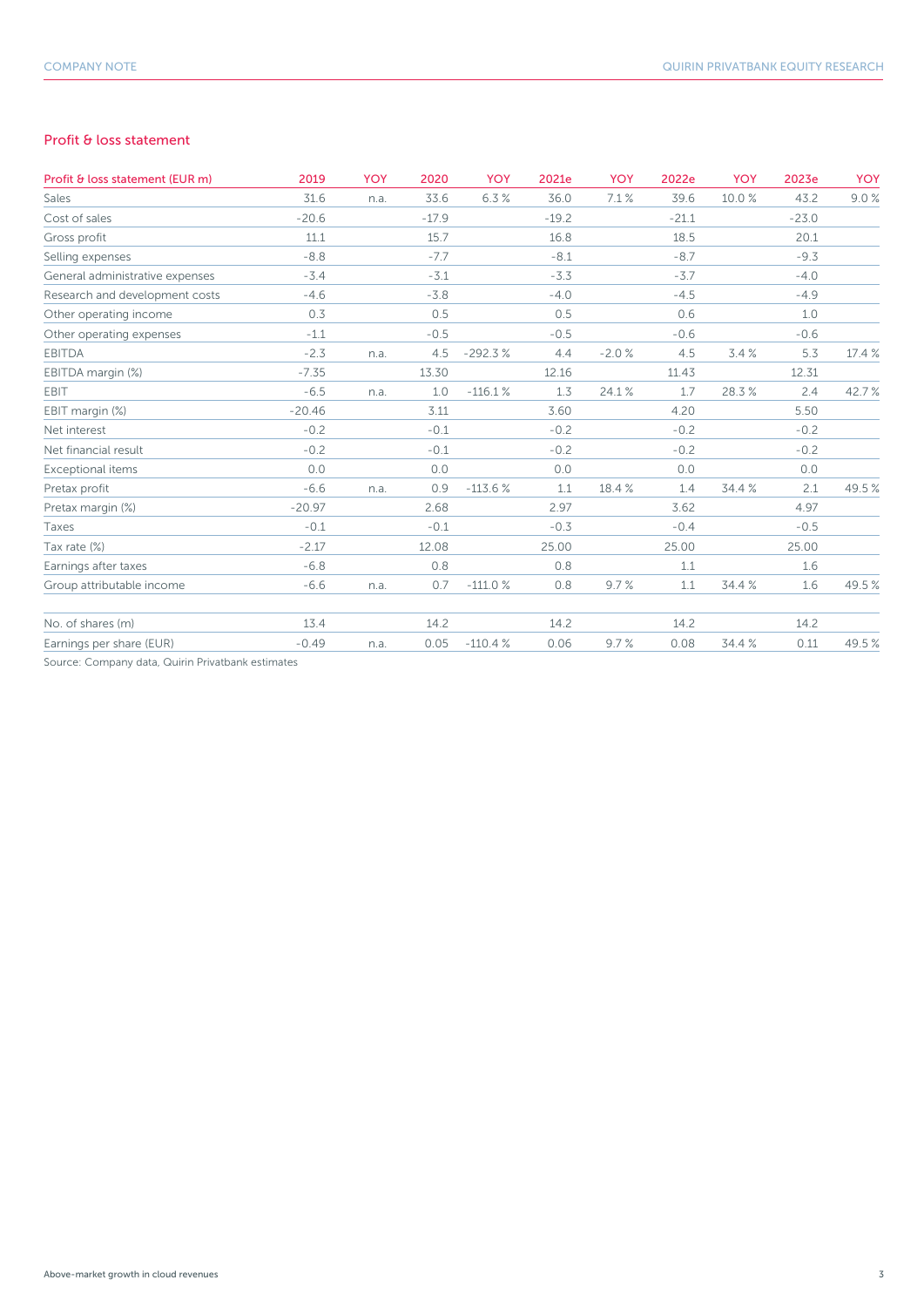#### Balance sheet

| Balance sheet (EUR m)                 | 2019    | YOY  | 2020   | YOY       | 2021e | YOY     | 2022e | YOY   | 2023e | YOY   |
|---------------------------------------|---------|------|--------|-----------|-------|---------|-------|-------|-------|-------|
| Assets                                |         |      |        |           |       |         |       |       |       |       |
| Cash and cash equivalents             | 7.7     |      | 11.6   |           | 13.0  |         | 14.4  |       | 16.5  |       |
| Accounts receivables                  | 5.5     |      | 3.9    |           | 4.2   |         | 4.6   |       | 5.1   |       |
| Inventories                           | 1.4     |      | 1.0    |           | 1.1   |         | 1.2   |       | 1.3   |       |
| Other current assets                  | 0.0     |      | 0.0    |           | 0.0   |         | 0.0   |       | 0.0   |       |
| Tax claims                            | 0.1     |      | 0.1    |           | 0.1   |         | 0.1   |       | 0.1   |       |
| Total current assets                  | 14.6    | n.a. | 16.5   | 13.0%     | 18.3  | 10.6%   | 20.2  | 10.4% | 22.8  | 13.1% |
| Fixed assets                          | 0.6     |      | 0.5    |           | 0.3   |         | 0.6   |       | 0.7   |       |
| Goodwill                              | 4.5     |      | 5.9    |           | 5.9   |         | 5.9   |       | 5.9   |       |
| Other intangible assets               | 5.4     |      | 4.5    |           | 4.5   |         | 4.5   |       | 4.5   |       |
| Financial assets                      | 0.0     |      | 0.0    |           | 0.0   |         | 0.0   |       | 0.0   |       |
| Deferred taxes                        | 0.1     |      | 0.1    |           | 0.1   |         | 0.1   |       | 0.1   |       |
| Other fixed assets                    | 2.4     |      | 1.8    |           | 1.8   |         | 1.8   |       | 1.8   |       |
| <b>Total fixed assets</b>             | 13.0    | n.a. | 12.8   | $-1.3%$   | 12.6  | $-1.6%$ | 12.9  | 2.4%  | 13.0  | 0.6%  |
| Total assets                          | 27.6    | n.a. | 29.4   | 6.3%      | 30.9  | 5.3%    | 33.1  | 7.1%  | 35.8  | 8.2%  |
| Equity & Liabilities                  |         |      |        |           |       |         |       |       |       |       |
| Subscribed capital                    | 42.6    |      | 14.2   |           | 14.2  |         | 14.2  |       | 14.2  |       |
| Reserves & other                      | 1.1     |      | 2.6    |           | 2.6   |         | 2.6   |       | 2.6   |       |
| Revenue reserves                      | $-27.9$ |      | $-0.2$ |           | 0.6   |         | 1.6   |       | 3.3   |       |
| Accumulated other comprehensive       | 0.0     |      | 0.0    |           | 0.0   |         | 0.0   |       | 0.0   |       |
| Shareholder's equity                  | 15.7    | n.a. | 16.5   | $5.1\,\%$ | 17.3  | 4.8%    | 18.4  | 6.2%  | 20.0  | 8.7%  |
| Minorities                            | $0.0\,$ |      | 0.0    |           | $0.0$ |         | 0.0   |       | 0.0   |       |
| Shareholder's equity incl. minorities | 15.7    | n.a. | 16.5   | 5.1%      | 17.3  | 4.8%    | 18.4  | 6.2%  | 20.0  | 8.7%  |
| Long-term liabilities                 |         |      |        |           |       |         |       |       |       |       |
| Pension provisions                    | 0.0     |      | 0.0    |           | 0.0   |         | 0.0   |       | 0.0   |       |
| <b>Financial liabilities</b>          | 0.3     |      | 0.8    |           | 0.8   |         | 0.8   |       | 0.8   |       |
| Tax liabilities                       | 0.1     |      | 0.0    |           | 0.0   |         | 0.0   |       | 0.0   |       |
| Other liabilities                     | 0.2     |      | 3.0    |           | 3.3   |         | 3.6   |       | 3.9   |       |
| Total long-term debt                  | 0.5     | n.a. | 3.9    | 646.8%    | 4.1   | 5.6%    | 4.4   | 8.0%  | 4.7   | 7.4%  |
| Short-term debt                       |         |      |        |           |       |         |       |       |       |       |
| Other provisions                      | 0.4     |      | 0.3    |           | 0.3   |         | 0.3   |       | 0.4   |       |
| Trade payables                        | 1.7     |      | 1.5    |           | 1.6   |         | 1.7   |       | 1.9   |       |
| Financial debt                        | 1.3     |      | 1.5    |           | 1.5   |         | 1.5   |       | 1.5   |       |
| Other liabilities                     | 4.7     |      | 3.0    |           | 3.3   |         | 3.6   |       | 3.9   |       |
| Total short-term debt                 | 8.1     | n.a. | 6.3    | $-22.4%$  | 6.6   | 5.4%    | 7.2   | 7.8%  | 7.7   | 7.1%  |
| Total equity & liabilities            | 27.6    | n.a. | 29.4   | 6.3%      | 30.9  | 5.3%    | 33.1  | 7.1%  | 35.8  | 8.2%  |

Source: Company data, Quirin Privatbank estimates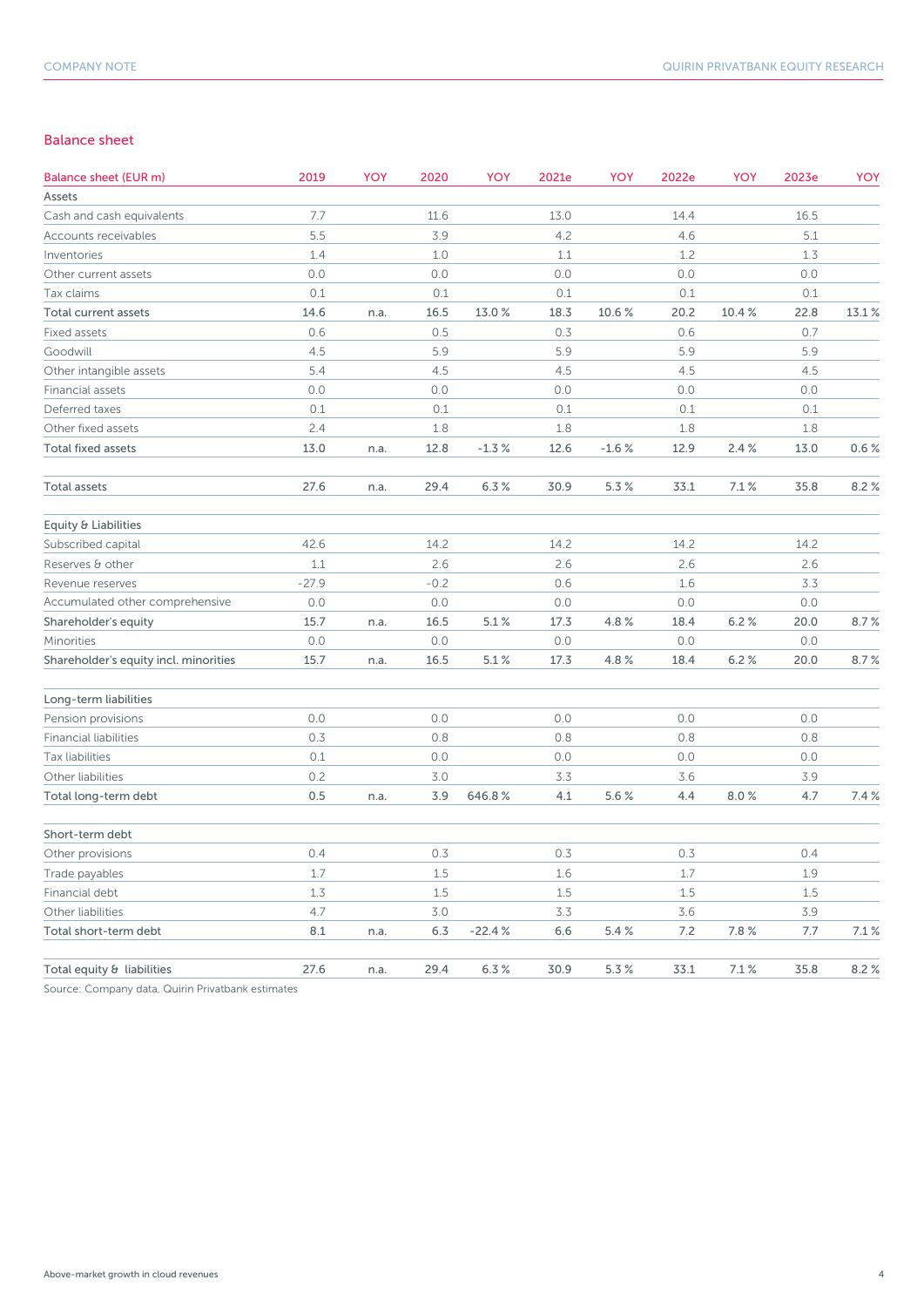### Financial key ratios

| <b>Key ratios</b>          | 2019    | 2020     | 2021e   | 2022e   | 2023e   |
|----------------------------|---------|----------|---------|---------|---------|
| Per share data (EUR)       |         |          |         |         |         |
| <b>EPS</b>                 | $-0.49$ | 0.05     | 0.06    | 0.08    | 0.11    |
| Book value per share       | 1.2     | 1.2      | 1.2     | 1.3     | 1.4     |
| Free cash flow per share   | $-0.3$  | 0.2      | 0.1     | 0.1     | 0.1     |
| Dividend per share         | 0.00    | 0.00     | 0.00    | 0.00    | 0.00    |
| Valuation ratios           |         |          |         |         |         |
| EV/Sales                   | 0.26    | 1.05     | 1.29    | 1.19    | 1.04    |
| EV/EBITDA                  | $-3.5$  | 7.9      | 10.6    | 10.4    | 8.4     |
| EV/EBIT                    | $-1.3$  | 33.8     | 35.9    | 28.2    | 18.9    |
| $\mathsf{P}/\mathsf{E}$    | $-8.4$  | 80.9     | 73.7    | 54.9    | 36.7    |
| P/B                        | 3.6     | 3.6      | 3.4     | 3.2     | 2.9     |
| Dividend yield (%)         | 0.0     | 0.0      | 0.0     | 0.0     | 0.0     |
| Growth                     |         |          |         |         |         |
| Sales growth (%)           | n.a.    | 6.3      | $7.1$   | 10.0    | 9.0     |
| EBITDA growth (%)          | n.a.    | $-292.3$ | $-2.0$  | 3.4     | 17.4    |
| EBIT growth (%)            | n.a.    | $-116.1$ | 24.1    | 28.3    | 42.7    |
| EPS growth (%)             | n.a.    | $-110.4$ | 9.7     | 34.4    | 49.5    |
| Profitability ratios       |         |          |         |         |         |
| EBITDA margin (%)          | $-7.3$  | 13.3     | 12.2    | 11.4    | 12.3    |
| EBIT margin (%)            | $-20.5$ | $3.1$    | 3.6     | 4.2     | 5.5     |
| Net margin (%)             | $-21.0$ | 2.2      | 2.2     | 2.7     | 3.7     |
| ROCE (%)                   | $-33.2$ | 4.5      | 5.3     | 6.4     | 8.4     |
| <b>Financial ratios</b>    |         |          |         |         |         |
| Total equity (EUR m)       | 15.7    | 16.5     | 17.3    | 18.4    | 20.0    |
| Equity ratio (%)           | 56.9    | 56.3     | 56.1    | 55.6    | 55.9    |
| Net financial debt (EUR m) | $-6.2$  | $-9.3$   | $-10.7$ | $-12.1$ | $-14.2$ |
| Net debt/Equity            | 0.6     | 0.6      | 0.6     | 0.6     | 0.6     |
| Interest cover             | 36.8    | $-7.3$   | $-5.6$  | $-7.2$  | $-10.3$ |
| Net debt/EBITDA            | 2.7     | $-2.1$   | $-2.4$  | $-2.7$  | $-2.7$  |
| Payout ratio (%)           | $0.0$   | $0.0$    | $0.0$   | $0.0\,$ | 0.0     |
| Working Capital (EUR m)    | 1.9     | 0.8      | $0.8$   | 0.9     | $1.0$   |
| Working capital/Sales      | 0.06    | 0.02     | 0.02    | 0.02    | 0.02    |

Source: Company data, Quirin Privatbank estimates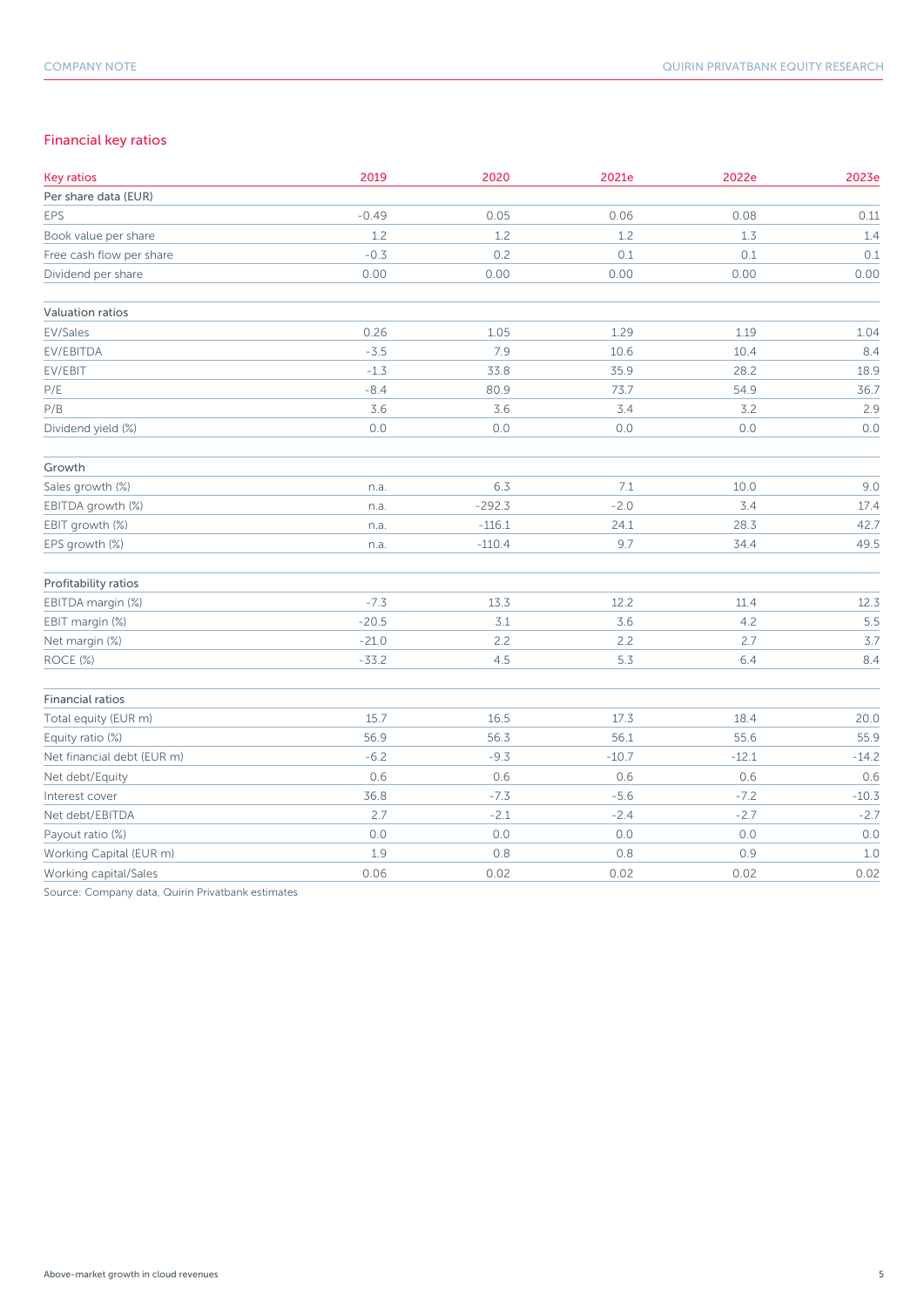## Legal Disclaimer

This report was completed 17/02/2022 16:49 CET (Delegierte Verordnung 2016/958, Artikel 3 Absatz 1e)

This document has been prepared by Quirin Privatbank AG (hereinafter referred to as "the Bank"). This document does not claim completeness regarding all the information on the stocks, stock markets or developments referred to in it. On no account should the document be regarded as a substitute for the recipient procuring information for himself/herself or exercising his/her own judgments.

The document has been produced for information purposes for institutional clients or market professionals. Private customers, into whose possession this document comes, should discuss possible investment decisions with their customer service officer as differing views and opinions may exist with regard to the stocks referred to in this document.

This document is not a solicitation or an offer to buy or sell the mentioned stock.

The document may include certain descriptions, statements, estimates, and conclusions underlining potential market and company development. These reflect assumptions, which may turn out to be incorrect. The Bank and/or its employees accept no liability whatsoever for any direct or consequential loss or damages of any kind arising out of the use of this document or any part of its content.

Any forecasts or price targets shown for companies discussed in this document may not be achieved due to multiple risk factors including without limitation market volatility, sector volatility, corporate actions, the unavailability of complete and accurate information. For investments in foreign markets and instruments there are further risks, generally based on changes in economic and political environment, changes in financial conditions of the relevant company, on exchange rate changes, etc.

The Bank and/or its employees may hold, buy or sell positions in any securities mentioned in this document, derivatives thereon or related financial products. The Bank and/or its employees may underwrite issues for any securities mentioned in this document, derivatives thereon or related financial products or seek to perform capital market or underwriting services.

The Bank reserves all the rights in this document.

The preparation of this document is subject to regulation by German Law.

Remarks regarding to U.K. clients: Distribution of this material in the U.K.is governed by the FSA Rules. This Report is intended only for distribution to Professional Clients or Eligible Counterparties (as defined under the rules of the FSA) and is not directed at Retail Clients (as defined under the rules of the FSA).

#### Disclosures in respect of section 85 of the German Securities Trading Act, the market abuse regulation and the Commission Delegated Regulation (EU) 2016/958

Section 85 of the German Securities Trading Act in combination with the European regulations requires an enterprise preparing a securities analyses to point possible conflicts of interest with respect to the company that is the subject of the analyses. Catalogue of potential conflicts of interest:

- 1. The Bank and/or its affiliate(s) own a net long or short position exceeding the threshold of 0,5% of the total issued share capital of the company that is the subject of the Research Document, calculated in accordance with Article 3 of regulation (EU) No 236/2012 and with Chapter III and IV of Commission Delegated Regulation (EU) No 918/2012
- 2. The company that is the subject of the Research Document owns 5% or more in the total issued share capital of the Bank and/or its affiliate(s)
- 3. The Bank and/or its affiliate(s) was Lead Manager or Co-Lead Manager over the previous 12 months of a public offering of analyzed company
- 4. The Bank and/or its affiliate(s) act as Market Maker or Designated Sponsor for the analyzed company
- 5. The Bank and/or its affiliate(s) over the previous 12 months has been providing investment banking services for the analyzed company for which a compensation has been or will be paid
- 6. The responsible analyst named in this report disclosed a draft of the analysis set forth in this Research Document to the company that is the subject of this Research Document for fact reviewing purposes and changes were made to this Research Document before publication
- 7. The Bank and/or its affiliate(s) effected an agreement with the analyzed company for the preparation of the financial analysis
- 8. The Bank and/or its affiliate(s) holds a trading position in shares of the analyzed company
- 9. The Bank and/or its affiliate(s) has other important financial interests in relation to the analyzed company

In relation to the security or financial instrument discussed in this analyses the following possible conflict of interest exists: (7)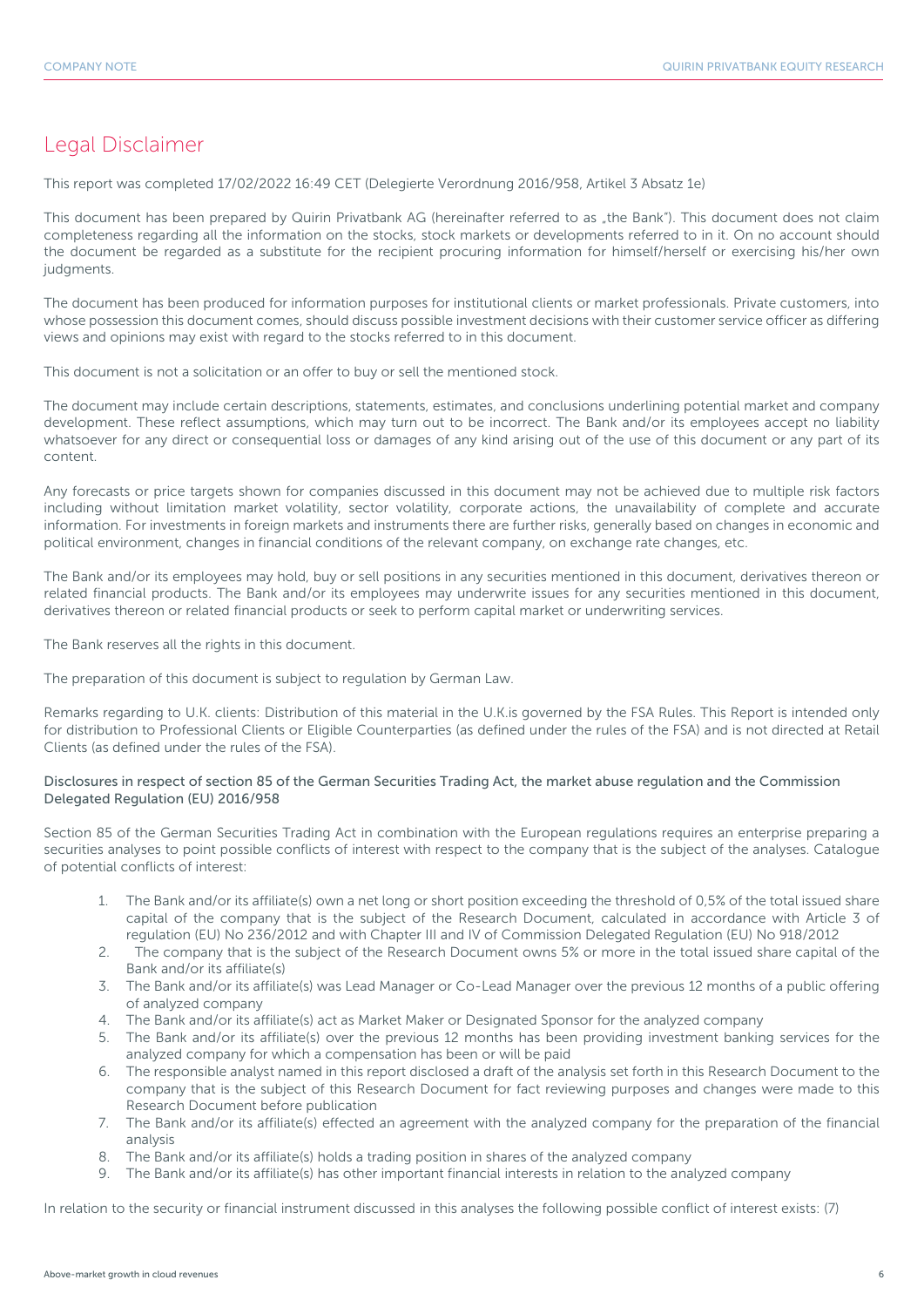The Bank have set up effective organizational administrative arrangements to prevent and avoid possible conflicts of interest and, where applicable, to disclose them. The Quirin research analysts involved in issuing research reports operate independently of Quirin Investment Banking business. Information barriers and procedures are in place between the research analysts and staff involved in securities trading for the account of Quirin or clients to ensure the price sensitive information is treated according to applicable laws and regulations.

The valuation underlying the rating of the company analyzed in this report is based on generally accepted and widely used methods of fundamental valuation, such as the DCF model, Free Cash Flow Value Potential, peer group comparison and – where applicable – a sum-of-the-parts model.

We do not commit ourselves in advance to whether and in which intervals an update is made. The document and the recommendation and the estimations contained therein are not linked – whether directly or indirectly – to the compensation of the analyst responsible for the document.

All share prices given in this equity analysis are closing prices from the last trading day before the publication date stated, unless another point in time is explicitly stated.

The rating in this report are based on the analyst´s expectation of the absolute change in stock price over a period of 6 to 12 months and reflect the analyst<sup>'</sup>s view of the potential for change in stock price as a percentage. The BUY and SELL ratings reflect the analyst's expected high change in the value of the stock.

The levels of change expressed in each rating categories are:

 $BUY > +10%$ 

 $HOLD \le -10\%$  and  $\le +10\%$ 

 $SFII > -10%$ 

#### Analyst certification

Sebastian Droste, financial analyst, hereby certifies that all of the views expressed in this report accurately reflect my personal views about any and all of the subject securities or issuers discussed herein. In addition, I hereby certify that no part of my compensation was, is, or will be, directly or indirectly related to the specific recommendations or views expressed in this research report, nor is it tied to any specific investment banking transaction performed by the Bank or its affiliates.

#### Price and Rating History (last 12 months)

| Date       | Price target-EUR | Rating | Initiation |
|------------|------------------|--------|------------|
| 17 02 2022 | 620              | Buv    |            |
| 22.10.2021 | 6 N 1            | Buv    |            |
| 17.03.2021 | 457              | Hold   | 11 12 2018 |

Bank distribution of ratings and in proportion to investment banking services can be found on the internet at the following address:

#### https://www.quirinprivatbank.de/kapitalmarktgeschaeft/institutionelles-research

Bank disclosures, conflict of interest on complete list of financial analysis on the last 12 month can be found on the internet at the following address:

#### https://research.quirinprivatbank.de/content/disclosures

#### Competent supervisory authority

Bundesanstalt für Finanzdienstleistungsaufsicht - BaFin – (Federal Financial Supervisory Authority), Graurheindorfer Str. 108 , 53117 Bonn

#### Contact Quirin Privatbank AG Frankfurt am Main

Schillerhaus / Schillerstraße 20 / 60313 Frankfurt am Main

Management Board: Karl Matthäus Schmidt • Johannes Eismann •